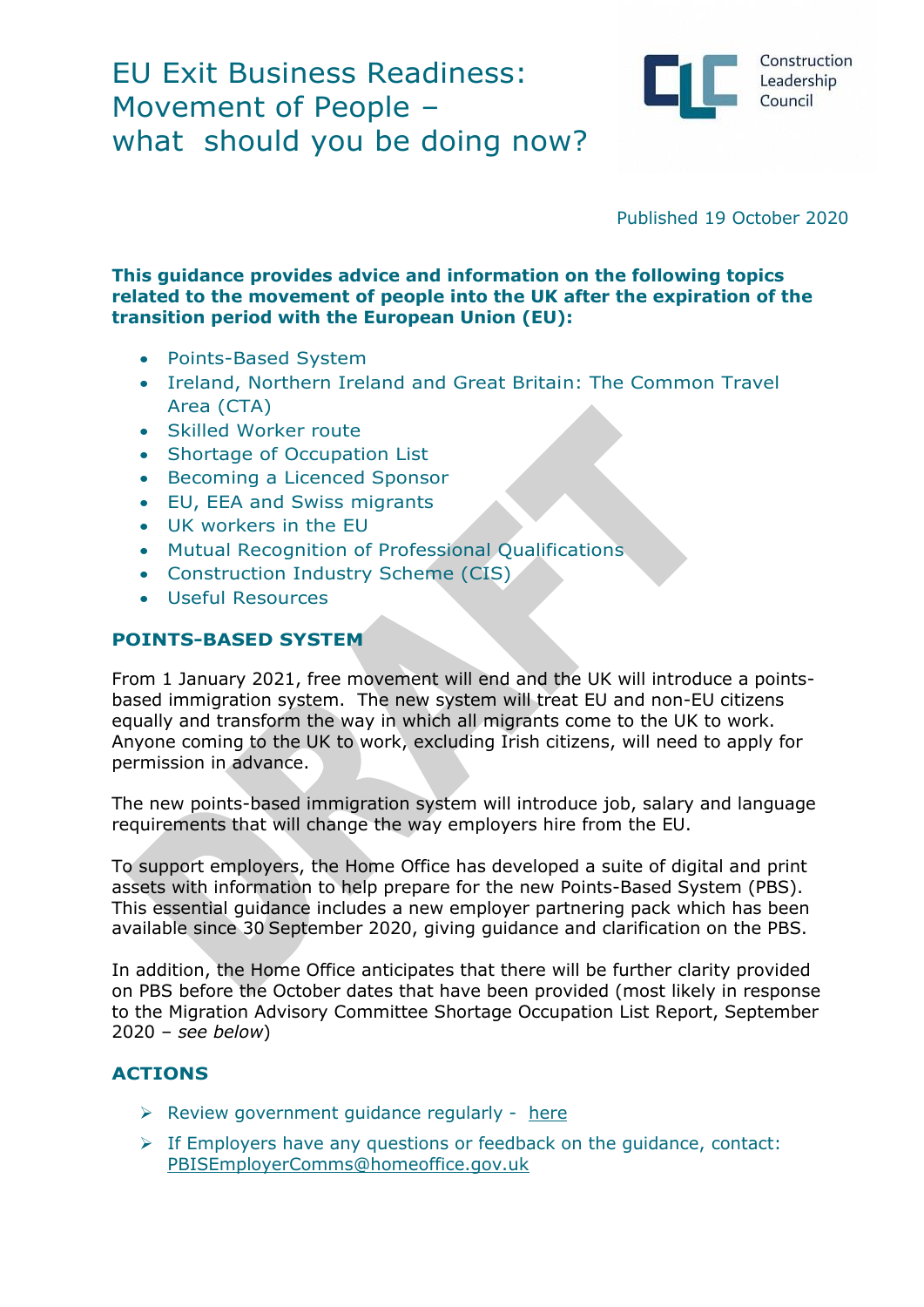# **IRELAND, NORTHERN IRELAND AND GREAT BRITAIN: THE COMMON TRAVEL AREA (CTA)**

In the case of Ireland specifically, the CTA will continue to permit the free-flowing movement of people from 2021. British and Irish citizens can move freely and reside in either jurisdiction, enjoying associated reciprocal rights and privileges, including the right to work and access to social welfare benefits and health services.

The CTA existed before either the UK or Ireland became members of the EU, which means that reciprocal rights for Irish and UK citizens operate separately from those rights afforded by EU membership. Both the UK and Irish governments are committed to taking all necessary measures to ensure that the long-standing CTA rights and privileges are protected and this included entering into a Memorandum of Understanding (MoU) on 8 May 2019, reaffirming this joint commitment.

#### **SKILLED WORKER ROUTE**

The Points-Based System will include a new Skilled Worker route to enable migrant workers to come to work in the UK in certain construction occupations with identified skills shortages. A role will require a minimum skills level of [RQF3.](https://www.gov.uk/what-different-qualification-levels-mean) Workers will not need to hold a formal qualification to apply under this route. It is the skill level of the job they will be doing which is important. The full list of construction occupations that qualify for the Skilled Worker Visa route is available from the Home Office document ['The UK's Points-Based Immigration System:](https://www.gov.uk/government/publications/uk-points-based-immigration-system-further-details-statement)  Further [Details' \(Annex E\).](https://www.gov.uk/government/publications/uk-points-based-immigration-system-further-details-statement)

There is no overall cap on the number of people who can apply for the Skilled Worker route. However, anyone using the route will need to have a job offer from an approved employer sponsor to come to work in the industry. They will also need to be able to speak English and be paid the relevant salary threshold by an employer sponsor. This will either be the general salary threshold of £25,600 or the going rate for a job, whichever is higher.

# **SHORTAGE OF OCCUPATION LIST**

A few occupations across all industries will additionally be placed on the Shortage of Occupation List (SOL). This provides additional points to support a visa application for someone to come and work in the UK if:

- the occupation is skilled at the required level set by the Government
- the occupation is in shortage
- it is sensible to fill this shortage with migrant workers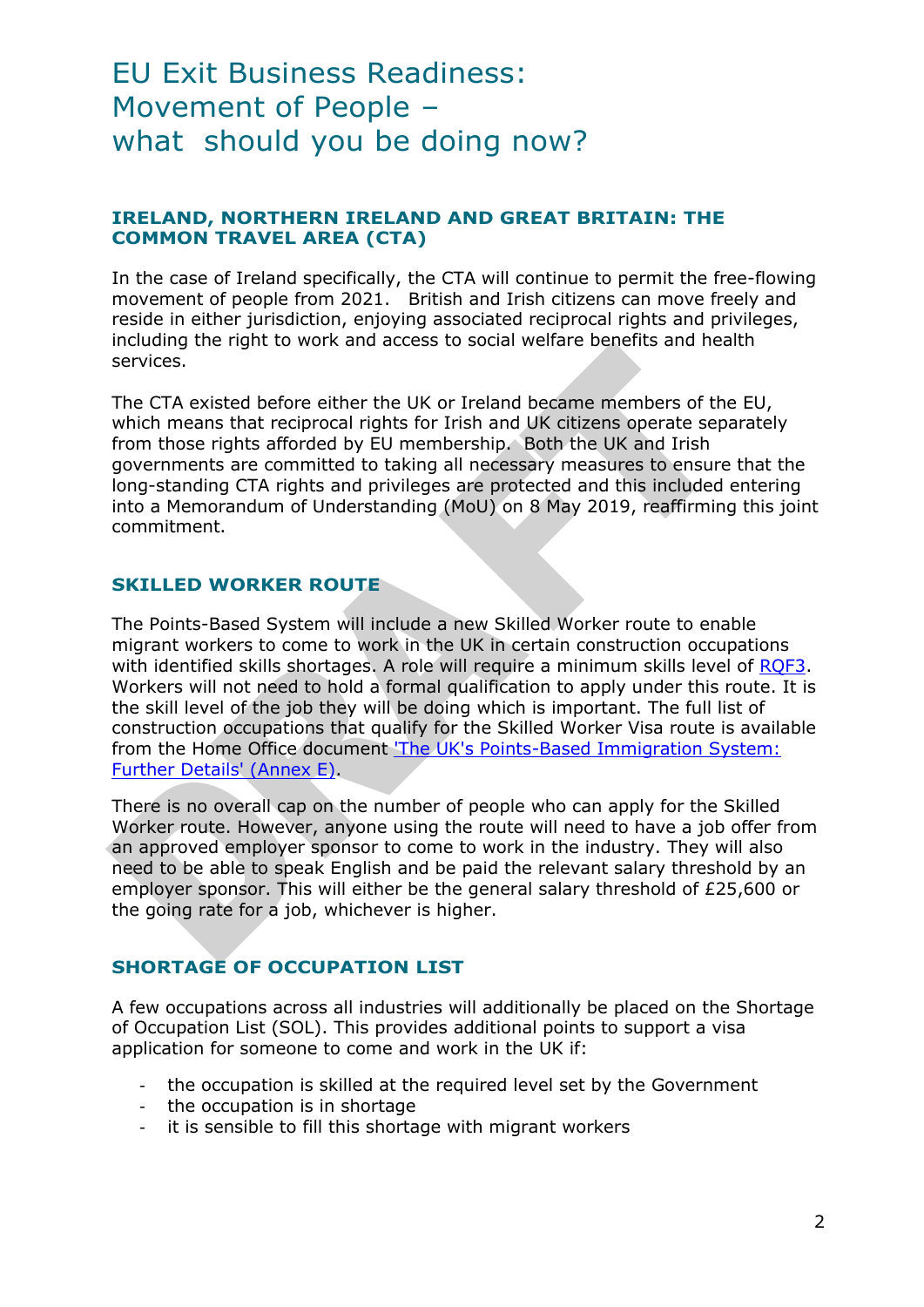The Government has adopted the recommendations of the Migration Advisory Committee (MAC) in terms of what occupations should qualify for the Skilled Visa Route and Shortage of Occupation List. The MAC provides independent, evidencebased advice on migration issues to the Government. Employers are encouraged to work through their relevant trade association or professional institution and the Construction Leadership Council to make representations concerning construction occupations they believe to be in shortage which are not currently available through the Skilled Worker route or on the SOL.

The latest review of the SOL was published by the MAC on 29 September 2020 and it can be accessed [here.](https://assets.publishing.service.gov.uk/government/uploads/system/uploads/attachment_data/file/922019/SOL_2020_Report_Final.pdf) A further interim review of the SOL will take place in autumn 2021 and a major review will take place every three years.

# **ACTIONS**

- $\triangleright$  Check the current SOL Review report (see above)
- ➢ Raise any concerns regarding shortage occupations not currently included with SOL with the appropriate professional body or trade association

# **BECOMING A LICENSED SPONSOR**

Employers intending to hire anyone from outside of the UK will need to register as a licensed sponsor.

There are four steps to this process:

- Check that your organisation is eligible and that the people you want to hire are eligible
- Ensure that your organisation can manage its licence
- Allow at least 8 weeks to apply applications can only be made online and depending on various factors the fee for employers will either be £536 or £1,476. There is an additional cost for each staff member sponsored. The employer's licence lasts for four years
- Once licenced as a sponsor, you can select candidates who then have to make a visa application, which you must endorse by issuing an electronic certificate of sponsorship and pay the Immigration Skills Charge, which starts at £1,000 for the first year of work.

If sponsoring a migrant worker from outside the EU in 2020 you must normally advertise to the UK labour market for 28 days. If recruiting from 2021, you may immediately advertise globally and non-UK nationals (including those from the EU) will need a visa and your sponsorship to work at your organisation.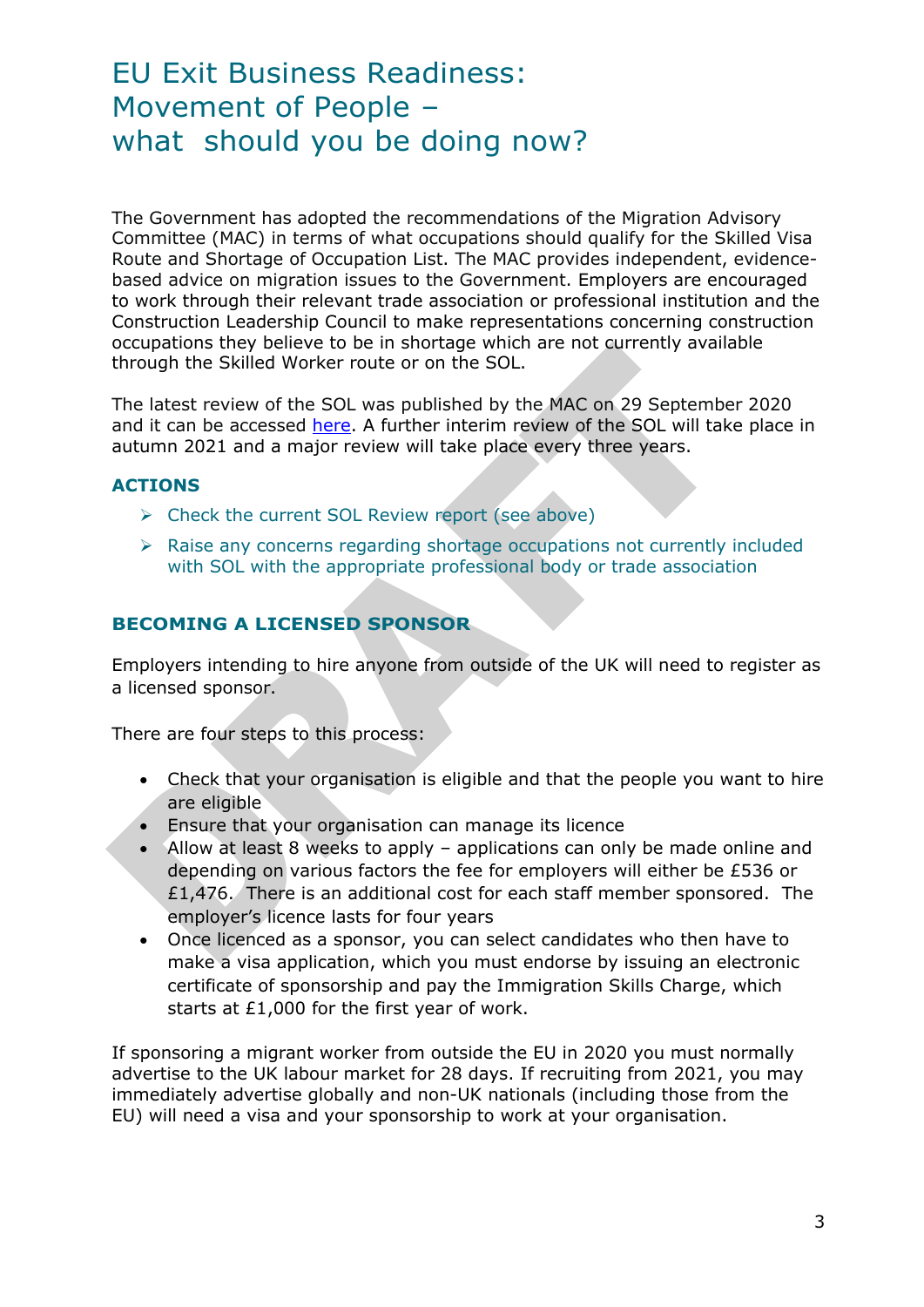These requirements are explained in more detail in the Employers Guide to becoming a licensed sponsor of skilled migrant workers [see link below].

### **ACTIONS**

- ➢ Identify and appoint a nominated person (or persons) within your organisation to manage the sponsorship process
- ➢ Register online as a Licensed Sponsor
- ➢ Allow 8 weeks for the application to be processed
- ➢ Review Employers Guide to becoming a licensed sponsor of skilled migrant workers - [here](https://assets.publishing.service.gov.uk/government/uploads/system/uploads/attachment_data/file/922739/Employers_guide_to_becoming_a_licenced_sponsor.pdf) [PDF download]

#### **EU, EEA AND SWISS MIGRANTS**

EU citizens who live in the UK before 31 December 2020 can continue to work in the UK in the same way that they do now until 30 June 2021, the deadline for applying for settled status in the UK. However, EU, EEA and Swiss citizens arriving on or after 1 January 2021 for work will need to apply in advance for a visa and be sponsored by a licensed sponsor. Those arriving for work under the new immigration system (from 1 January 2021) will not be eligible for settled status.

Employers will need to check an applicant's right to work in the same way as they do now until 30 June 2021 which means that EU, EEA or Swiss citizens only need to show their passport or national identity card in order to secure employment. Employers have a duty not to discriminate against EU, EEA or Swiss citizens and these citizens cannot be required to show their status under the EU Settlement Scheme until after 30 June 2021. EU, EEA or Swiss citizens who qualify for presettled or settled status may make an application inside or outside of the UK until 30 June 2021.

EU, EEA and Swiss citizens who are resident in the UK but do not have pre-settled or settled status may leave and re-enter the country between 1 Jan 2021 and 30 June 2021 and will only need to show their passport to gain entry.

It should be noted that EU Nationals who do not apply for settled status will be at risk of deportation after 30 June 2021.

# **ACTIONS**

- $\triangleright$  Check a job applicant's right to work [here](https://www.gov.uk/check-job-applicant-right-to-work)
- ➢ EU, EEA and Swiss employees who live in UK before 1 January 2021 can apply for pre-settled or settled status until 30 June 2021. An employer toolkit for applying is available - [here](https://www.gov.uk/government/collections/eu-settlement-scheme-employer-toolkit)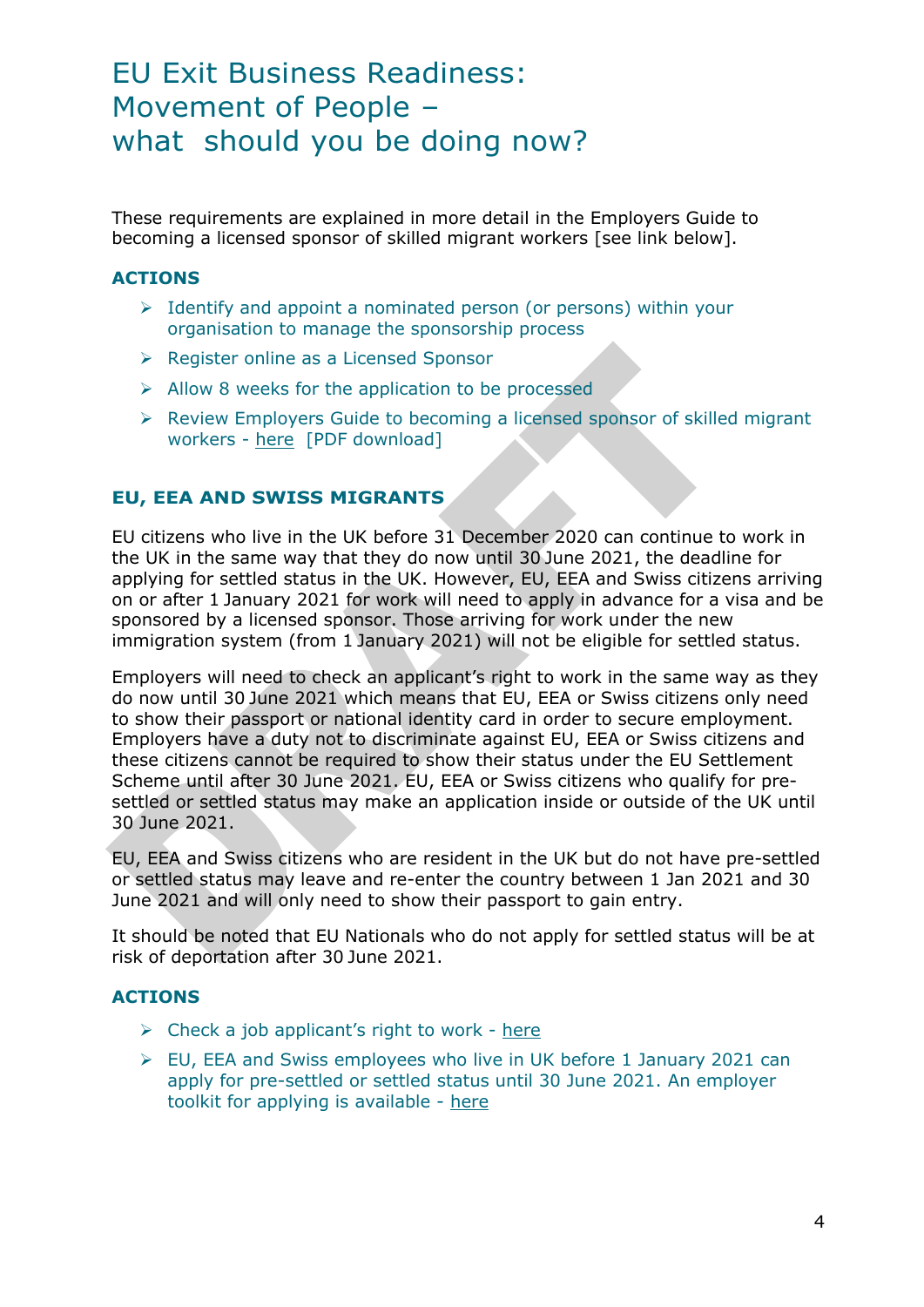- $\geq$  EU. EEA and Swiss citizens arriving into the UK for work on or after 1 January 2021 will need to apply for a visa in advance, under the new immigration system
- $\triangleright$  Irish citizens are covered by the CTA, which is further explained in this guidance

# **UK WORKERS IN THE EU**

If you employ UK workers based in  $EU$  and  $EEA$  countries there may be some [additional checks](https://www.gov.uk/guidance/living-in-europe) to ensure that they can continue to work in that country.

- They may be required to meet new local requirements in the country where they reside
- Their UK qualifications may no longer be mutually recognised
- If the end date on the [UK-issued](https://www.gov.uk/national-insurance-if-you-go-abroad) A1/E101 goes beyond the day the UK leaves the EU, you will need to contact the [relevant](https://ec.europa.eu/social/main.jsp?catId=1028&langId=en) EU / EEA or Swiss [authority](https://ec.europa.eu/social/main.jsp?catId=1028&langId=en) to confirm whether or not your employee needs to start paying social security contributions in that country from that date. Employees may be required to make social security contributions in more than one country at a time
- Individuals can find out what actions they need to take if they wish to continue [working](https://builduk.us5.list-manage.com/track/click?u=43de7616c0d926d08752d5488&id=9bf45efb1d&e=a529dbabf6) in the EU if they are a UK citizen

# **ACTIONS**

- $\triangleright$  Check whether there are any national requirements in EU countries where workers will be based after 1 January 2021
- $\triangleright$  Check whether their UK qualifications will still be recognised
- ➢ Check whether any social security contributions are required in the relevant country

# **MUTUAL RECOGNITION OF PROFESSIONAL QUALIFICATIONS**

The purpose of the EU Directive 2005/36/EC is to facilitate a fair, transparent and consistent regime for the mutual recognition of professional qualifications across EU member states. Some professions (defined as sectoral professions) such as architect or doctor would be entitled to automatic recognition or free movement, whereas other regulated professions such as chartered professions, may have specific education or training requirements in order to attain the regulated profession. View the EU's qualifications recognition page – [here.](https://ec.europa.eu/growth/single-market/services/free-movement-professionals/qualifications-recognition_en)

The objectives of this Directive are being transposed into a framework developed by BEIS (subject to agreement between UK and EU) to ensure the transition is as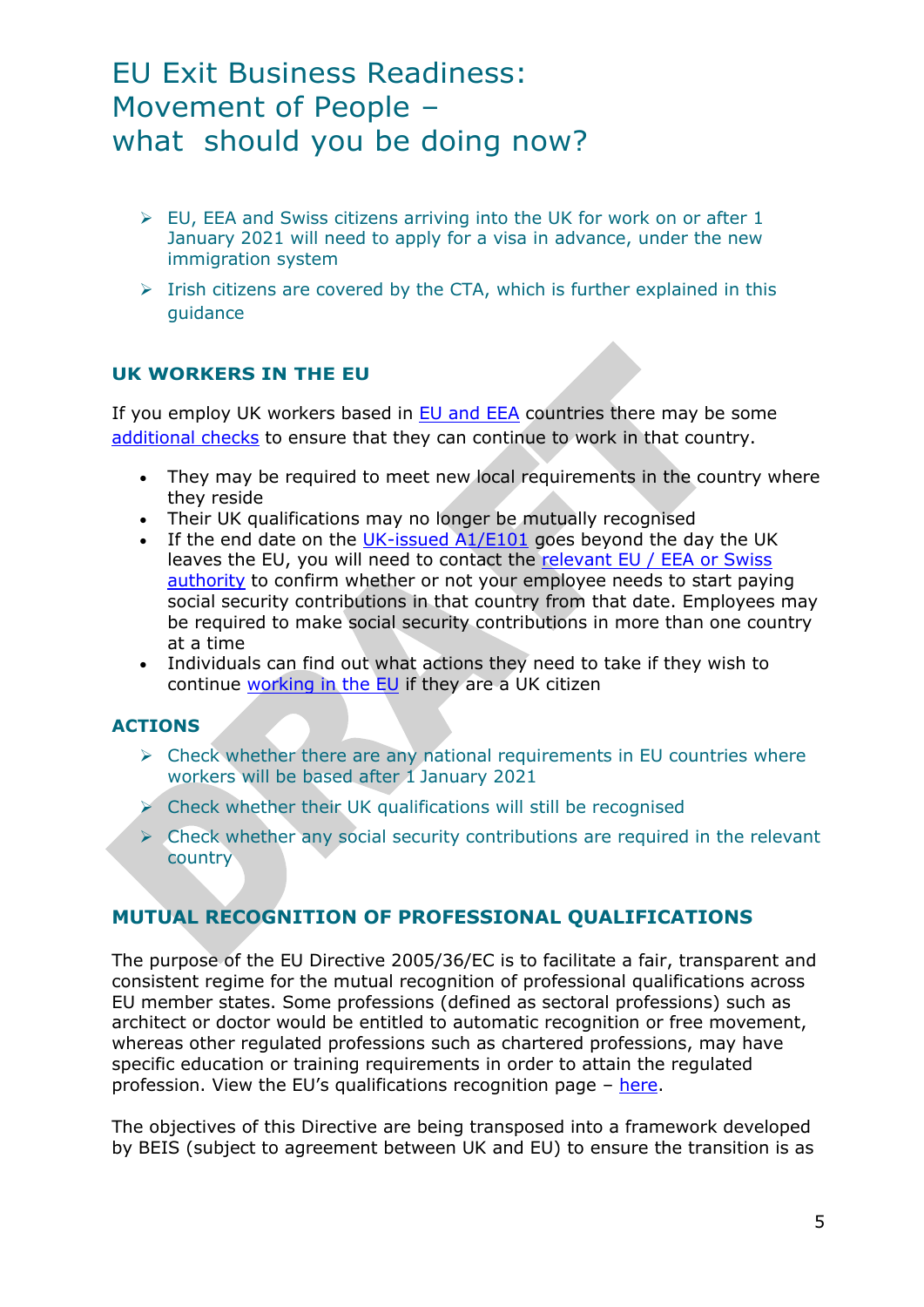seamless as possible, and so that the Directive and the UK framework are harmonised.

The present arrangements are subject to a consultation and review by BEIS and so may be subject to change.

For the most part (and of which architecture is the most notable exception) professions in the UK built environment/construction sector are not regulated in law and therefore no specified minimum competences are legally established. Many professional organisations regulate the profession through the award of titles/designatory letters conferred by chartered bodies but this process is voluntary.

There is a significant difference between individuals who wish to practice and those who seek access to UK professional titles. In most construction fields, eligible professionals wishing to practice in the UK are not required to seek membership of the respective professional body in their field of expertise. As such there is no restriction to the profession and access to professional titles cannot be considered to be a barrier to practice.

Those wishing to work in the UK whether from within or outside the EU, should be encouraged to seek guidance from the appropriate UK professional body and consider the merits of following at a minimum, the continuing professional development guidelines set for their particular profession. Professional bodies will be very supportive in providing guidance on appropriate UK safety standards and will rightly encourage those coming to the UK to register and work towards an appropriate grade of professional membership.

#### **ACTION**

 $\triangleright$  Seek guidance from the appropriate professional body – see [here](http://cic.org.uk/about-us/cic-members.php) [CIC] for a comprehensive list of professional bodies

# **CONSTRUCTION INDUSTRY SCHEME (CIS) AND SUB-CONTRACTORS**

People arriving into the UK after 1 January 2021 will still be able to work under the CIS scheme and there will be no additional forms to complete after the pointsbased system is implemented. Having the right to work in the UK will be the foremost test. If an individual is able to work in the UK, there will be no further restrictions in relation to registering with CIS.

The following link takes you to the section on the HMRC website about registering for CIS and includes a section on workers from abroad. This has no specific reference to the new system but, as the current rules don't differentiate between EU and non-EU, this guidance is expected to continue from January – [here.](https://www.gov.uk/what-you-must-do-as-a-cis-subcontractor/how-to-register)